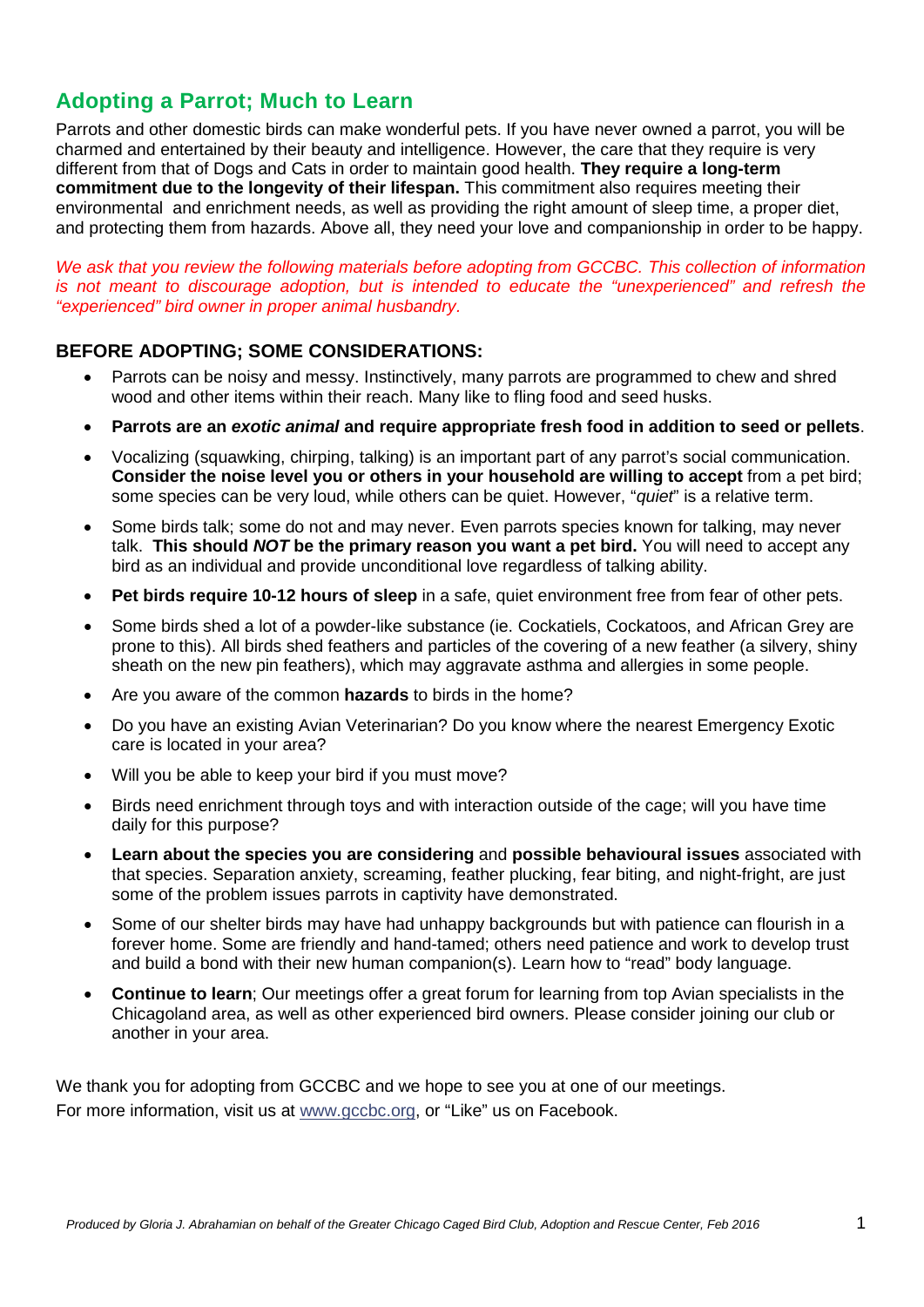# **CARING FOR YOUR BIRD**

*A guide to basic health information*

#### **Introducing the bird to a new home**

• *Don't force anything the first couple days. Let the bird learn to trust the new environment. Talk gently and make the bird feel secure. This can help gain their trust and make them feel at home.*

#### **Diet**

- *Seed versus Pellet diet: There are varied opinions about which is best, however, only feeding seed and/or pellets is NOT sufficient to maintain health. Your bird requires fresh fruits and vegetables, grains, and legumes in addition to the seed or pelleted diet DAILY.*
- *If you are changing a bird's diet…do it gradually. Never switch from one food to another all at once. Consult your Avian Veterinarian for advice.*

#### > ADDITIONAL REQUIREMENTS:

- *Fresh whole food –Fresh is better than frozen, Frozen is better than canned. Be sure to purchase food that is sodium free and preferably organic. Wash thoroughly before serving. See PAGE 7 for recommended fruits and veggies.*
- *Fresh water daily*
- *Raw and salt free Walnuts & Almonds (Some experts believe that Peanuts are best avoided due to their fat content; these nuts are a healthier choice)*
	- o *The truth is that peanuts (particularly the animal grade peanuts in more parrot mixes) are loaded with aflatoxins - molds that can kill your parrots.8*
- *Treats, such as Lafeber's Nutri-Berries®, Avicakes®, and Millet.*
- *Calcium (Cuddle bones) or mineral blocks (especially in birds prone to egg laying)*
- *Other supplements recommended by your avian veterinarian.*
- *Foraging opportunities – Parrots like to "Work for food".*

#### **AVOID:**

- o **dairy** *(parrots are lactose intolerant)*
- o **Caffeine**
- o **Alcohol** *(and products containing alcohol in their ingredients)*
- o **Avocado**
- o **Chocolate** *(Highly Toxic)*
- o **processed meats**
- o **junk food**
- o **wild bird seed** *(use ONLY seed that is enriched for the type of bird intended)*

#### *Rules for Feeding Table Foods:4*

- o *Nothing greasy, salty or sugary*
- o *Stick with "health food" type diet*
- o *Give a wide variety of foods*
- o *Introduce new foods gradually*
- o *Do not leave fresh food in the cage for more than 4 hours (especially high protein foods), then remove and clean the dishes for the next meal. Remove all food from the cage in the evening.*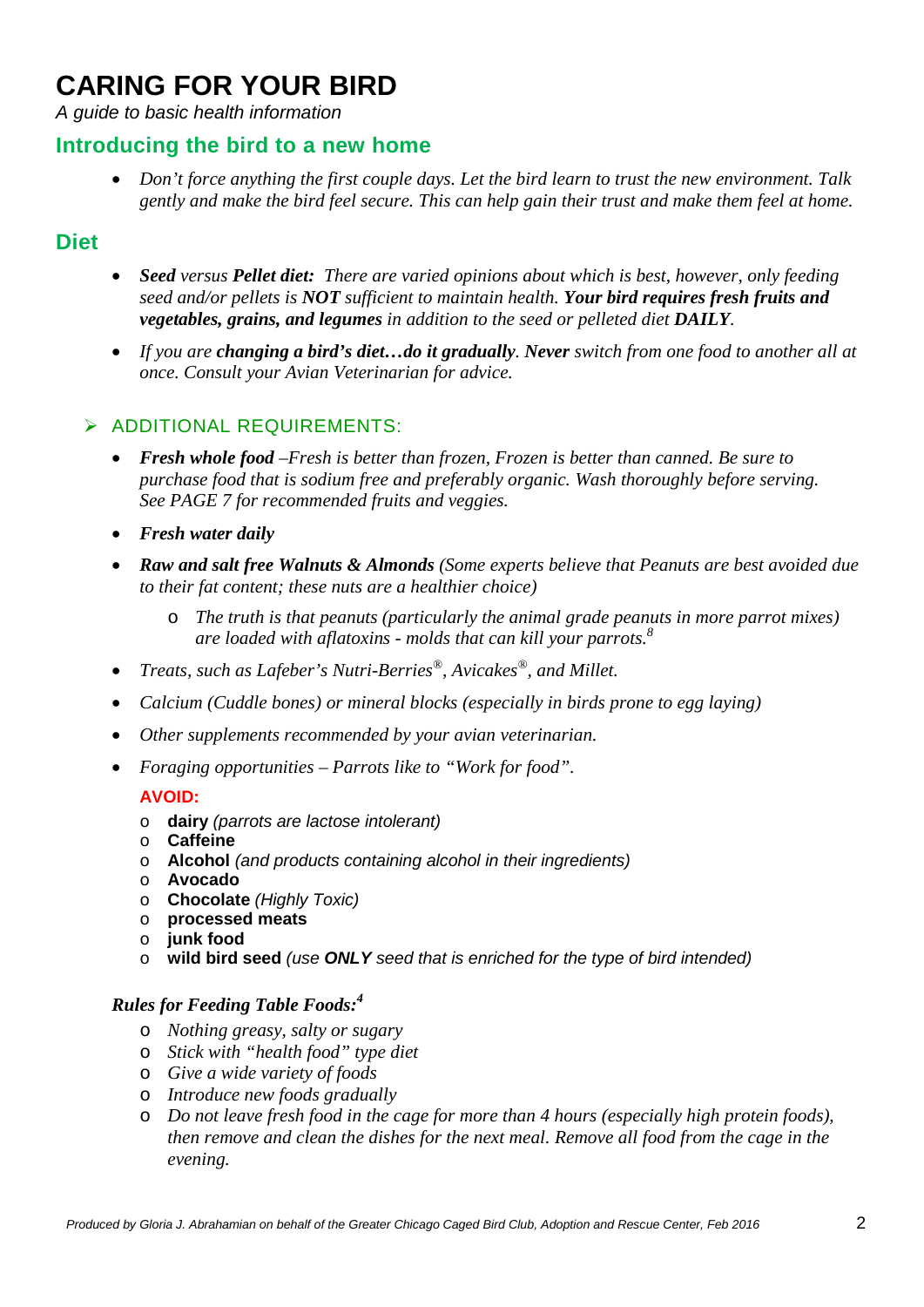### **Environment**

#### Cage information - Placement

- *AVOID Drafty areas and areas where the bird will be isolated or in danger from other pets or fumes.*
- *AVOID the kitchen:*
	- The kitchen is one of the worst places to place a bird cage. Dangers include natural gas *(stove or water heater), carbon monoxide, overheated or burning food, overheated PTFE, cleaning agents, and aerosols.*<sup>1</sup>
- *Watch for wear and tear of the cage as parts may become damaged and pose a hazard. The cage should be placed in an area free from cold steady "drafts" and sites with potential for exposure to fumes or gases. <sup>1</sup>*

#### $\triangleright$  Proper cage size and bar widths

• *Size Matters - Purchase the largest bird cage, suitable for the species of bird you own, that you can afford and comfortably accommodate in your home. A pet bird needs enough room to fully extend and flap her wings inside the cage. Add some square footage for bird toys, extra dishes, several perches, a swing perhaps and maybe even a sleeping "tent."6*

|  |  | Proper Bar Widths (Chart Source: http://www.drsfostersmith.com/pic/article.cfm?c=5059&articleid=223&d=157) |
|--|--|------------------------------------------------------------------------------------------------------------|
|  |  |                                                                                                            |

| <b>Bird Size</b>                             | <b>Bar Spacing</b>             | <b>Bar Diameter</b> |
|----------------------------------------------|--------------------------------|---------------------|
| Finch, canary, parrotlet, parakeet, lovebird | no more than 5/8"              | $1/2$ " to 1"       |
| Cockatiel, conure, lory, senegal             | 1/2" to no more than 7/8"      | 3/4" to 1.5"        |
| African Grey, Amazon, macaw, cockatoo        | $ 3/4"$ to no more than 1-3/8" | $1.5"$ to $3"$      |

#### • *Proper size perches & materials*

*Provide a variety of sizes for good exercise of the feet. Purchase perches that are meant to be used for birds; do not use metal rods, varnished wood, or other "make-shift" type items. These are NOT safe to use as perches. Commercially produced perches made of approved materials are the safest for your bird. (However, some perches can be home made, but must be done with prior knowledge of the proper safe materials to use. See the Plants and Trees That are Hazardous for PARROTS attachment for woods to avoid using.)*

• *For more details about cage types, accessories and other products for birds, see the links at the end of this document.*

#### $\triangleright$  Proper cleaning

- *Birds kept in filthy conditions are prone to picking up disease. Cage papers should be checked and changed daily. If wood chips, shavings, corn cob or similar substrates are used they should be changed regularly. Regular cage cleanings should be performed. <sup>1</sup>*
- *Dirty food and water cups are a prime source of infection for pet birds. Cups should be thoroughly cleaned daily. Cups should be covered or placed strategically to avoid fecal contamination. <sup>1</sup>*

*"The bottom of the cage should be lined with a disposable paper such as newspaper or paper towel that can be thrown away every day."*

*Source:* **<http://nilesanimalhospital.com/pet-health-resources/pet-health-articles/articles/?rid=806>**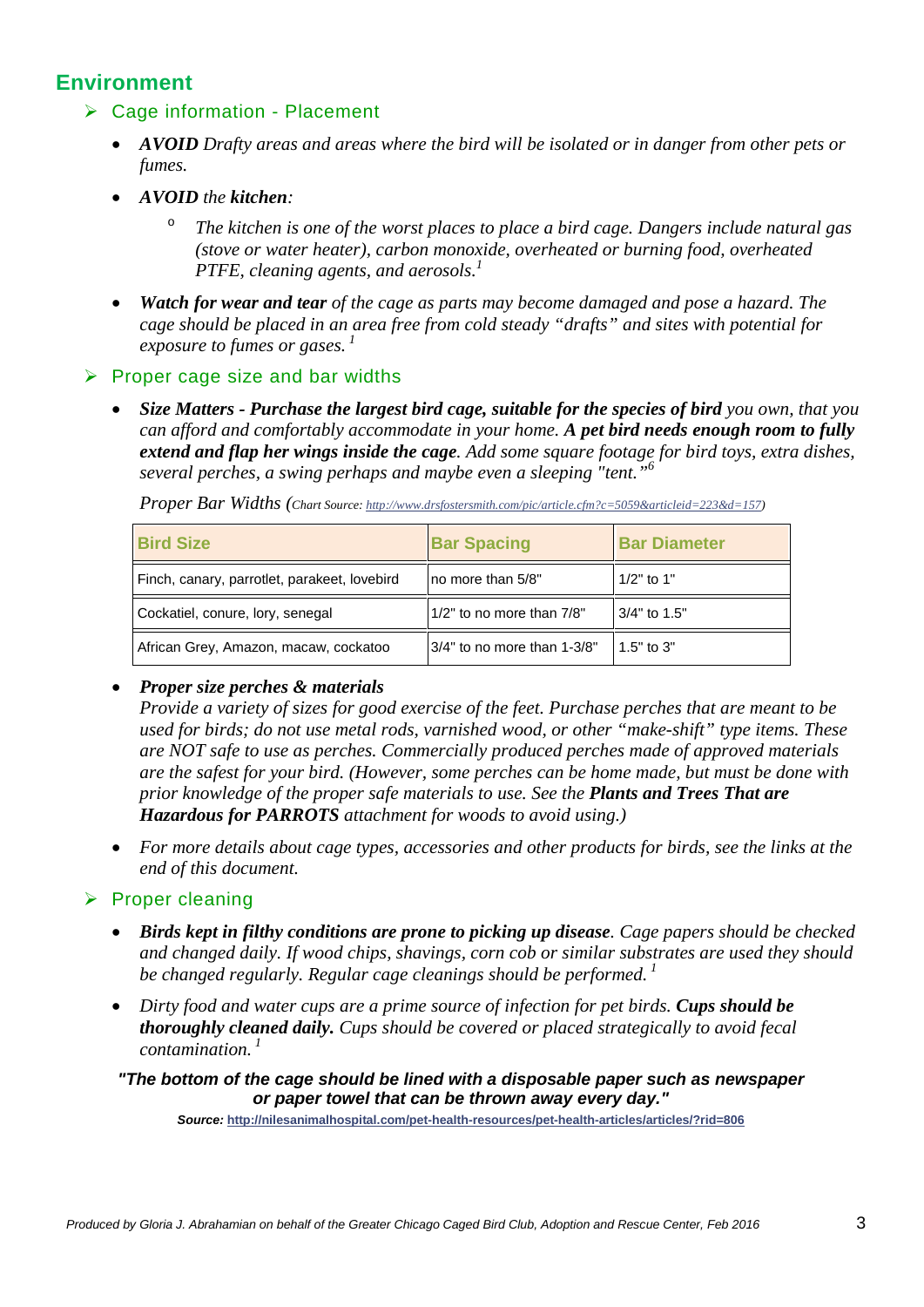#### $\triangleright$  Sleep and Light requirements

• *Light exposure and sleep are very important to birds. Birds need at least 4 hours exposure to UVA and UVB rays from sunlight or full-spectrum lighting to provide them with vitamin D, which promotes vitamin A absorption, critical for upper respiratory health. Birds must have a minimum of 10 hours of sleep each night.<sup>9</sup>*

#### **▶ SAFE out-of-cage time & Enrichment**

*Supervise out-of-cage time…do not leave a bird out of its cage while no one is home or nearby. They are curious creatures and also like to chew…anything, such as electrical cords, varnished furniture, and other inappropriate items that are hazardous. They also like to hide in small spaces at times; be extra careful with rocking recliner chairs, moving furniture, and the like. Know hazards in advance and keep your new friend safe.*

- *Closely monitor birds in households with other pets. Cats, ferrets, dogs, and other birds have caused severe and sometimes fatal injuries to birds that are not properly monitored.*<sup>1</sup>
- *Supervise interaction with young children.*
- *No parrot toy is 100% safe. Please observe your parrot playing with every new type of toy you introduce to his environment before you leave him alone with it. Check old toys often for frayed cotton rope or long strands of any material. Birds have been known to get pieces of string or threads wrapped around their toes, necks and wings. There is no need to be paranoid or overly suspicious of every toy, just be knowledgeable and careful, and use good sense.2*
- *AVOID hanging "loops" of rope or anything that could strangle your bird; avoid using coat hangers or inappropriate materials to connect items in a cage. Avoid metal items that could contain Lead. Avoid using curtain rod hangers to connect toys that a bird's head will fit into.*
- *Birds that fly free are at great risk to be severely injured. Mirrors, windows, ceiling fans, and other objects can be dangerous to free-flying birds. <sup>1</sup>*

*\*\*Please note; Some birds may have free-flight but ONLY WHEN TRAINED. Do your research before letting a flighted / unclipped bird fly around, inside or outside.*

• *AVOID running any ceiling fans or other fans while birds are out of the cage.*

### **General Household Hazards**

- *AVOID any use of heated TEFLON coated appliances in the same air space with your bird.*
- *AVOID Ionized air cleaners...Ionized air is not good for birds. The only safe thing to do is not use Ozone air cleaners. [Standard HEPA air filters](http://www.greenandhealthy.info/airfiltrationsystems.htm) are a much safer choice.3*
- *AVOID using chemicals (ie. pesticides), air fresheners; plug-ins and sprays, and candles (soy based candles are the exception), around your bird. Take care if you have a fire place; this can cause drafts and fumes. Do not spray perfume or hair spray anywhere near birds.*
- *AVOID using any household Paints in the same air space or where the fumes could drift into the air space where your birds are located. You must move your birds out of your home if you are having home improvements done, such as carpet installation, painting, staining furniture or cabinets, sanding, or any other interior home construction, until the danger of fumes is completely gone. Water based paints should be chosen over other compounds. Pet birds have been negatively affected even when exposed for a short time to these type of fumes.*
- *AVOID use of oven cleaner or any aerosol spray cleaners in the same air space with birds.*
- *Many birds naturally eat plants as part of their diet. Some birds will chew on and possibly consume plants out of curiosity or in the course of play. Birds left unsupervised out of their cage may easily encounter plants kept around the house and in the garden. 1*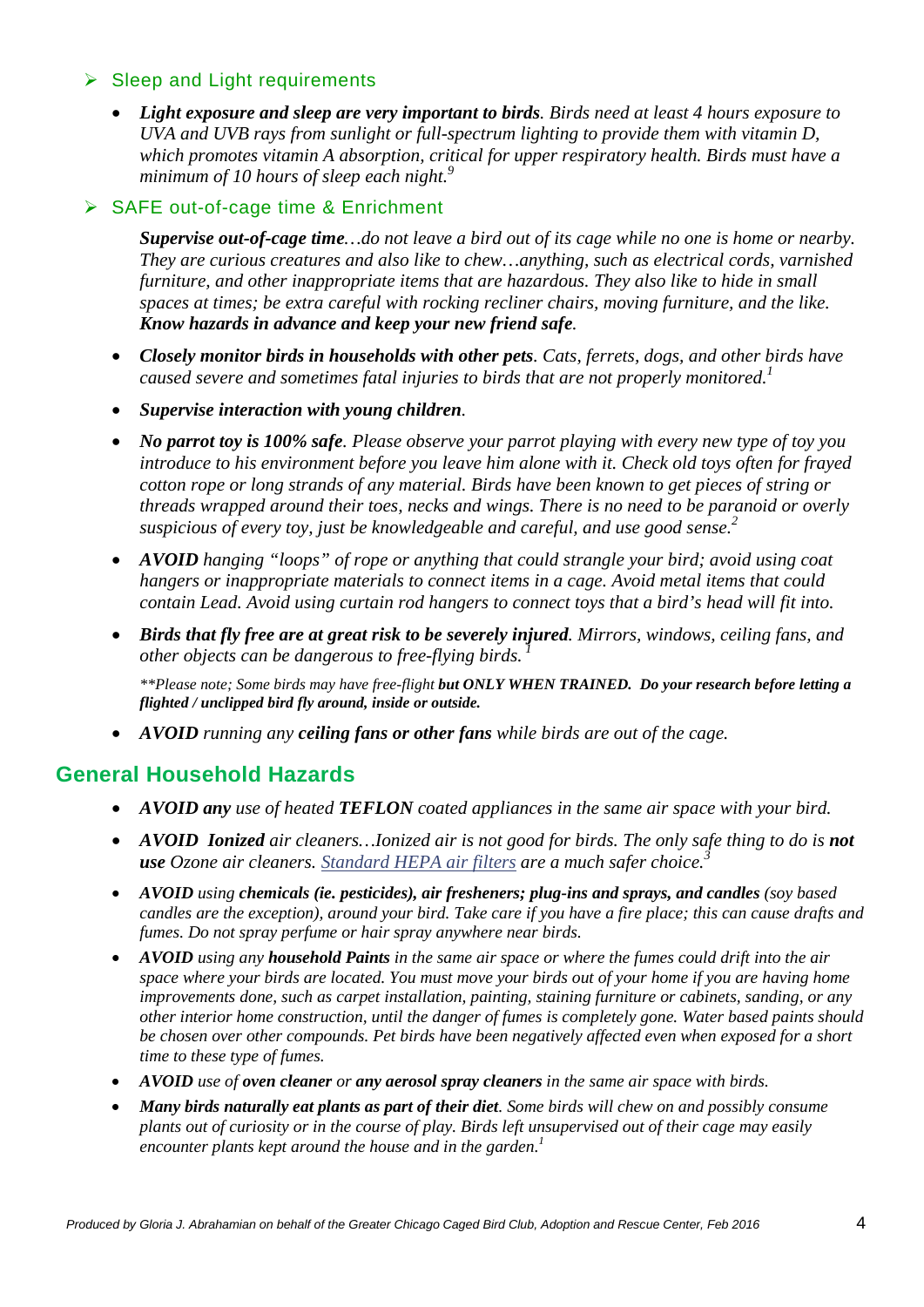- Plants and Trees That are Hazardous for PARROTS (see attached list PAGE 6)
- Food Hazards (see PAGE 1)
- Additional Informational documents provided by Jason J. Crean, MA, MS; TASC
	- *Parrots Produce, Edible Flowers, Tea article, Benefits of Coconut Oil\*\**

#### **HELPFUL LINKS:**

**Greater Chicago Caged Bird Club website:** <http://www.gccbc.org/links.html> **Species Education and more:** [http://www.birdchannel.com](http://www.birdchannel.com/) **Avian Articles:** <http://nilesanimalhospital.com/pet-health-resources/articles/avian-articles/> <http://www.scottemcdonald.com/articles.html> <http://www.thepoliteparrot.com/pages/posts/the-importance-of-a-good-nights-sleep4.php>

#### **Recognize common signs of serious illness in birds**

*Seek immediate AVIAN veterinary care if you notice any of the following:*

- *bird seems weak*
- *stavs on the bottom of the cage not perching*
- *bird is fluffed up while perching for long period of time*
- *sleeps excessively*
- *bird isn't talking or vocalizing as normal*
- *droppings appear unusual – Loose, have blood in them, strange color that wasn't caused by food coloration.*
- *bird appears to be straining to pass stool or an egg*

#### **Chicagoland Area Avian Veterinarians:**

NORTH: <http://nilesanimalhospital.com/> <http://www.exoticpetvet.com/> [http://www.midwestexotichospital.com](http://www.midwestexotichospital.com/) **Emergency Vet Phone:** (708) 453-4755 [http://www.animalhouseofchicago.com](http://www.animalhouseofchicago.com/locations/illinois/chicago-animal-house-of-chicago/veterinarians) WEST: <http://www.scottemcdonald.com/> *(travels often –availability limited)* <http://www.downersgrovevet.com/> *(All Creatures Great and Small – Dr. Ken Eisenberg)*

<http://www.nessexotic.com/>

#### **REFERENCES:**

<sup>1</sup>Source: <http://nilesanimalhospital.com/pet-health-resources/articles/avian-articles/>

<sup>2</sup>Source[: http://www.parrots.org/pdfs/all\\_about\\_parrots/reference\\_library/behaviour\\_and\\_environmental\\_enrichment/](http://www.parrots.org/pdfs/all_about_parrots/reference_library/behaviour_and_environmental_enrichment/%0bParrot_Enrichment_Activity_Book.pdf)

[Parrot\\_Enrichment\\_Activity\\_Book.pdf](http://www.parrots.org/pdfs/all_about_parrots/reference_library/behaviour_and_environmental_enrichment/%0bParrot_Enrichment_Activity_Book.pdf)

<sup>3</sup>Source: <http://www.greenandhealthy.info/toxinozone.html>

4 Source: <http://www.midwestexotichospital.com/birds.html>

5 Source[: http://www.birdsnways.com/articles/plntstox.htm](http://www.birdsnways.com/articles/plntstox.htm) (Sources: *American Medical Association Handbook of Poisonous and Injurious Plants*;

- R. Dean Axelson, *Caring for Your Pet Bird*; Gallerstein, Gary A., DVM, *The Complete Bird Owner's Handbook*; Garry Gallerstein, *Bird Owner's Home Health and Care Handbook*; Greg and Linda Harrison, eds, *Clinical Avian Medicine and Surgery*; Gillian Willis; Wade and Carol Olyer *Parrot Pleasures, Safe Wood Products* and more)
- <sup>6</sup>Source: <http://www.birdchannel.com/bird-housing/bird-cages/choosing-bird-cage-guide.aspx>
- <sup>7</sup>Source: http://www.scottemcdonald.com/articles.html
- <sup>8</sup>Source: <https://companionparrotonline.com/Dangers.html>
- <sup>9</sup>Source: <https://www.petfinder.com/pet-adoption/other-pet-adoption/bird-adoption-tips/>
- \*\*Source: Jason J. Crean, MA, MS; TASC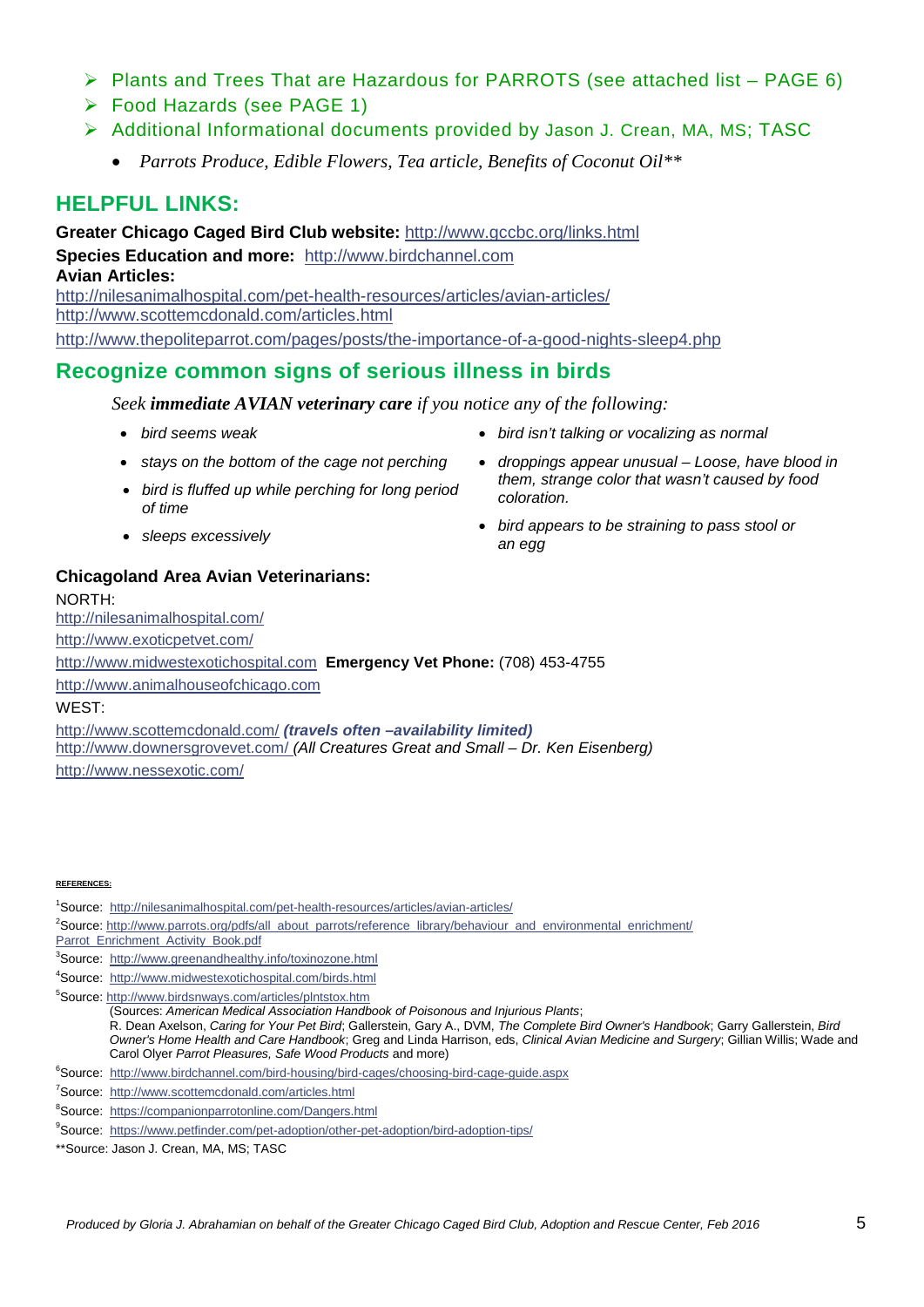### **Plants and Trees That are Hazardous for PARROTS**

**Some plants are toxic to your bird.** Following is a list of indoor and outdoor **plants and trees** which are hazardous to birds. It has been gathered from various sources and is by no means complete.<sup>5</sup>

#### **AVOID:**

| Amaryllis - bulbs                        | Ficus (weeping)                              | Oak - acorns, foliage                 |
|------------------------------------------|----------------------------------------------|---------------------------------------|
| Alacia                                   | Firethorn/Pyracantha                         | Oleander - leaves, branches, nectar   |
| Apricot                                  | Foxglove - leaves, seeds                     | Peach                                 |
| American Yew                             | Four O'Clock                                 | <b>Pencil Tree</b>                    |
| Autumn Crocus/Meadow Saffron             | Glory Bean                                   | Periwinkle                            |
| Avocado                                  | Golden Chain/Laburnum                        | Philodendron - leaves and stem        |
| Azalea - leaves                          | <b>Ground Cherry</b>                         | Pigweed                               |
| Balsam Pear - seeds, outer rind of fruit | Hemlock - also water the plant is in         | Pikeweed                              |
|                                          |                                              | Pine needles - berries                |
| Baneberry - berries, root                | Henbane - seeds                              |                                       |
| Beans - all types if uncooked            | Holly - berries                              | Plum                                  |
| <b>Birch</b>                             | Honey Locust                                 | Pointsetta - leaves, roots, immature  |
| Bird of Paradise - seeds                 | Honeysuckle                                  | Poison Ivy - sap                      |
| Black Locust - bark, sprouts, foliage    | Horse Chestnut/Buckeye - nuts, twigs         | Poison Oak - sap                      |
| <b>Bittersweet Nightshade</b>            | Hyacinth - bulbs                             | Pokeweed/Inkberry - leaf, root, young |
| Bleeding Heart/Dutchman's Breeches       | Horsetail                                    | berries                               |
| <b>Bloodroot</b>                         | Hydrangea - flower bud                       | Potato - eyes, new shoots             |
| Blue-green Algae - some forms toxic      | Indian Turnip/Jack-in-Pulpit                 | Pothos                                |
| Boxwood - leaves, stems                  | Indian Licorice Bean                         | Privet                                |
| <b>Bracken Fern</b>                      | Iris/Blue Flag - bulbs                       | Prune                                 |
| <b>Broomcorn Grass</b>                   |                                              | Rain Tree                             |
|                                          | <b>Ivy</b>                                   |                                       |
| Buckthorn - fruit, bark                  | Jack-in-the-Pulpit                           | Ranunculus/Buttercup                  |
| Buttercup - sap, bulbs                   | Japanese Yew - needles, seeds                | <b>Red Maple</b>                      |
| Caladium - leaves                        | Jasmine                                      | Rhododendron                          |
| Calla Lily - leaves                      | Java Bean - lima bean - uncooked             | Rhubarb - leaves                      |
| Castor Bean - also castor oil, leaves    | Jimsonweed/Thornapple                        | Rosary Peas/Indian                    |
| Chalice Vine/Trumpet vine                | Jerusalem Cherry - berries                   | Licorice - seeds                      |
| Candelabra Tree                          | <b>Johnson Grass</b>                         | Skunk Cabbage                         |
| <b>Cardinal Flower</b>                   | Juniper - needles, stems, berries            | Snowdrop                              |
| Cherry Tree - bark, twigs, leaves, pits  | Kentucky Coffee Tree                         | Snow on the Mountain/Ghostweed        |
| <b>Chinaberry Tree</b>                   | Lantana - immature berries                   | Sweet Pea - seeds, fruit              |
| Christmas Candle - sap                   | Larkspur                                     | Tobacco - leaves                      |
| Clematis/Virginia Bower                  | Laurel                                       | Virginia Creeper - sap                |
| Coral Plant - seeds                      | Lily of the Valley - also water the plant is | Water Hemlock                         |
|                                          |                                              | Western Yew                           |
| Cowslip/Marsh Marigold                   | in                                           |                                       |
| Crown of Thorns                          | Lobelia                                      | Wisteria                              |
| Croton                                   | Locoweed                                     | Yam bean - roots, immature roots      |
| Daffodil - bulbs                         | Lords and Ladies/Cuckoopint                  | Sandbox Tree                          |
| Daphne - berries                         | Lupines/Bluebonnet                           | <b>Scarlet Runner Beans</b>           |
| Datura - berries                         | Mandrake                                     | Snowflake                             |
| Deadly Amanita                           | Marijuana/Hemp - leaves                      | Sorghum Grass                         |
| Death Camas                              | Mayapple - fruit is safe                     | Sorrel                                |
| Delphinium                               | Mescal Beans - seeds                         | <b>Sudan Grass</b>                    |
| Deffenbachia/Dumb Cane - leaves          | Mistletoe - berries                          | <b>Tansy Ragwort</b>                  |
| Eggplant - fruit okay                    | Mock Orange - fruit                          | Vetch                                 |
| Elderberry                               | Monkshood/Aconite - leaves, root             | Yello Jasmine                         |
| Elephants Ear/Taro - leaves, stem        | <b>Morning Glory</b>                         | Yew (Amer, Engl, Japan) - needles,    |
| English Ivy berries, leaves              | Mango Tree - wood, leaves, rind-fruit safe   | thistles                              |
|                                          | Moonseed                                     |                                       |
| <b>English Yew</b>                       |                                              |                                       |
| Euonymus/Spindle Tree                    | <b>Mountain Laurel</b>                       |                                       |
| <b>False Hellebore</b>                   | Mushrooms - several varieties                |                                       |
| False Henbane                            | Narcissus - bulbs                            |                                       |
| Fly Agaric Mushroom - Deadly Amanita     | Nightshade - all varieties                   |                                       |
|                                          | Nectarine                                    |                                       |
|                                          | <b>Nettles</b>                               |                                       |
|                                          | Nutmeg                                       |                                       |
|                                          |                                              |                                       |

**Sources:** *American Medical Association Handbook of Poisonous and Injurious Plants* ; R. Dean Axelson,

*Caring for Your Pet Bird*; Gallerstein, Gary A., DVM, *The Complete Bird Owner's Handbook*; Garry Gallerstein,

*Bird Owner's Home Health and Care Handbook*; Greg and Linda Harrison, eds, *Clinical Avian Medicine and Surgery*; Gillian Willis; Wade and Carol Olyer *Parrot Pleasures, Safe Wood Products and more*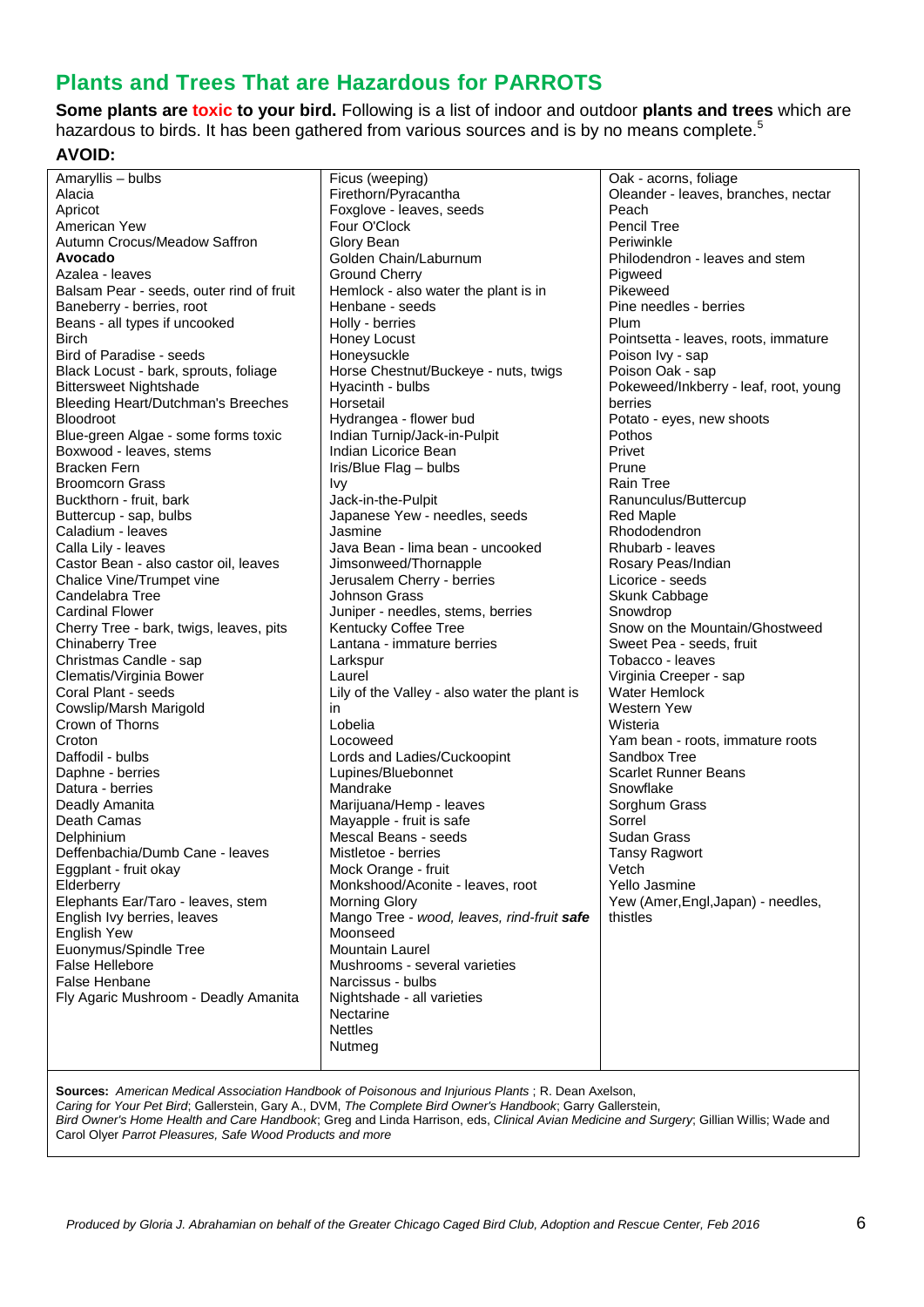### **Suggested List of Foods for Parrots:**

| alfalfa<br>apple<br>apricots<br>asparagus*<br>banana<br>beans (cooked)<br>such as:<br>chick peas<br>kidney<br>lentils<br>lima<br>mung<br>navy<br>soy<br>beet<br>blackberries<br>blueberry<br>broccoli<br>brussel sprouts | cherries (not the pit)<br>Chinese vegetables (bok choy)<br>coriander<br>coconut<br>corn<br>cucumber<br>dandelion leaves/flower<br>dates<br>endive<br>fig<br>grapes<br>grapefruit<br>kale<br>kiwi<br>lemon<br>melons<br>mango<br>mustard greens<br>nectarines<br>orange | parsnip<br>peaches<br>pear<br>peas<br>peppers (red/green $\&$ hot)<br>persimmons<br>pineapple<br>plum<br>pomegranate<br>potato<br>pumpkin<br>rapini<br>raspberry<br>rice (brown)<br>romaine lettuce<br>spinach*<br>sprouted seeds<br>squash<br>strawberry<br>sweet potato<br>tomato |
|--------------------------------------------------------------------------------------------------------------------------------------------------------------------------------------------------------------------------|------------------------------------------------------------------------------------------------------------------------------------------------------------------------------------------------------------------------------------------------------------------------|-------------------------------------------------------------------------------------------------------------------------------------------------------------------------------------------------------------------------------------------------------------------------------------|
|                                                                                                                                                                                                                          |                                                                                                                                                                                                                                                                        |                                                                                                                                                                                                                                                                                     |
| cabbage                                                                                                                                                                                                                  | papaya                                                                                                                                                                                                                                                                 |                                                                                                                                                                                                                                                                                     |
| cantaloupe<br>carrot<br>carrot tops                                                                                                                                                                                      | parsley (in moderation)                                                                                                                                                                                                                                                | turnip<br>zucchini                                                                                                                                                                                                                                                                  |

*Source:<http://nilesanimalhospital.com/pet-health-resources/pet-health-articles/articles/?rid=868>*

Remove pits from fruit…in most cases, they can be toxic.

Please see additional informational sheets provided by Jason J. Crean

\* views vary about these being safe…use sparingly or avoid completely. Research to decide.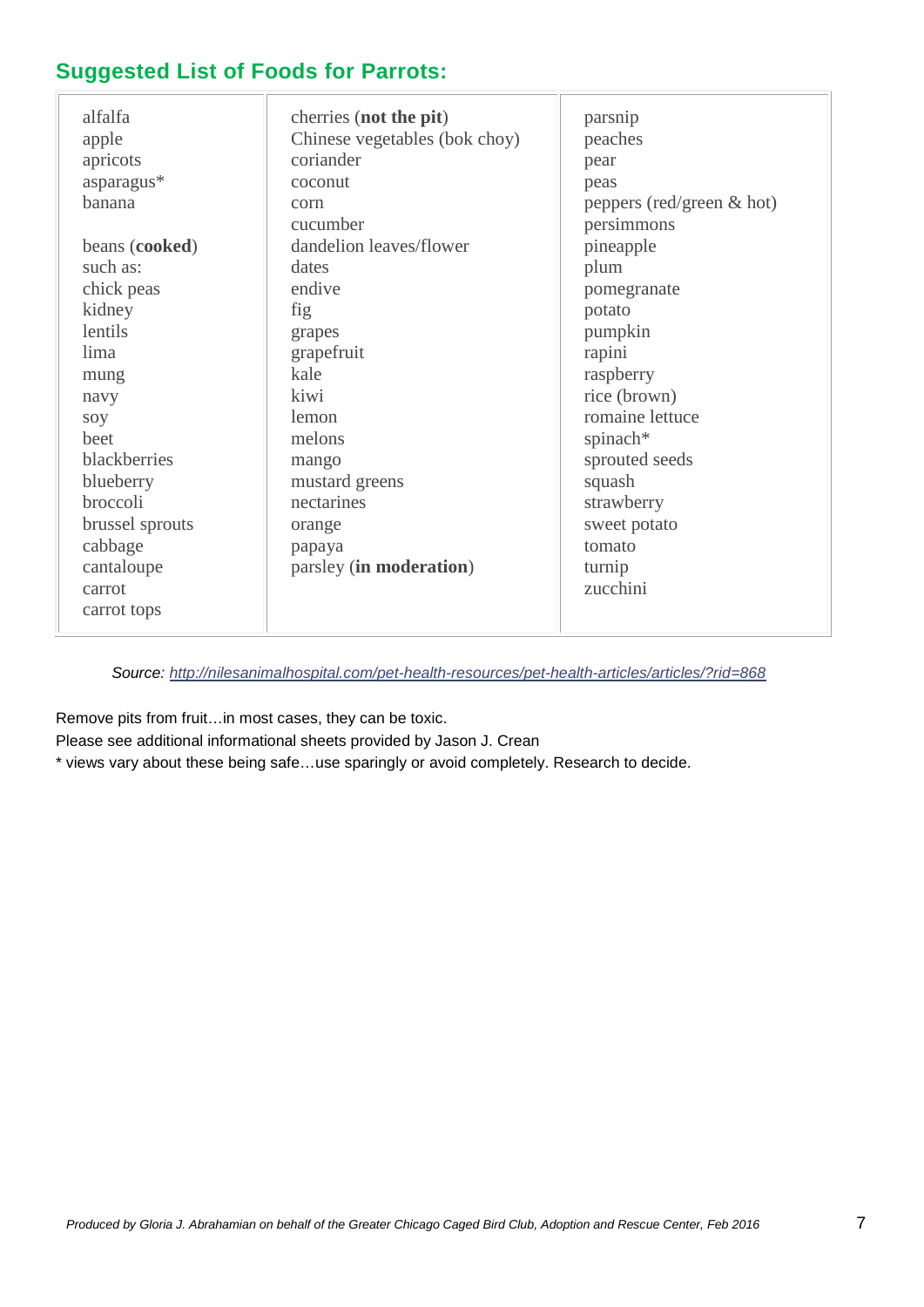## **Coconut Oil – Benefits for Mammalian & Avian Physiology**

For thousands of years, coconuts have been a staple of tropical cuisines, and those who followed a traditional coconutbased diet, such as Pacific Islanders, had none of the heart disease, cancer, diabetes, or other illnesses that plague modern America.

According to its advocates, when taken internally, coconut oil:

- Reduces the *risk of cancer* and other degenerative conditions
- Improves *cholesterol* levels and helps fight heart disease
- Improves *digestion* and nutrient absorption
- Heals *digestive disorders* like Crohn's disease, irritable bowel syndrome, ulcers, and colitis
- Contains *powerful antibacterial, antiviral, and antifungal* agents that prevent infection and disease
- Relieves *arthritis*
- Prevents and treats *yeast and fungal* infections, including thrush and candidiasis
- Prevents and treats *viral infections*, including herpes, measles, and the flu
- Helps balance the body's *metabolism and hormones*
- Promotes normal *thyroid function*
- Helps prevent or control *diabetes*
- Rejuvenates the skin *and protects against skin cancer*, age spots, acne, and other blemishes
- Helps prevent *osteoporosis*
- Reduces *allergic reactions*
- Supplies *fewer calories* than other fats.

Applied topically, its boosters say that coconut oil also does the following:

- Disinfects cuts
- Promotes wound healing
- Improves *skin health* and hair condition

• Deodorizes whatever it touches (some people brush their teeth with it or use it as an underarm deodorant)

• Clears up skin conditions like warts, moles, psoriasis, eczema, dandruff, precancerous lesions, athlete's foot, jock itch, diaper rash, ringworm, vaginal yeast infections, and toenail fungus.

All of this is excellent news for people and their pets, for most of coconut oil's human benefits are shared by animals. And they love the taste, which makes feeding coconut oil and other coconut products easy and pleasant.